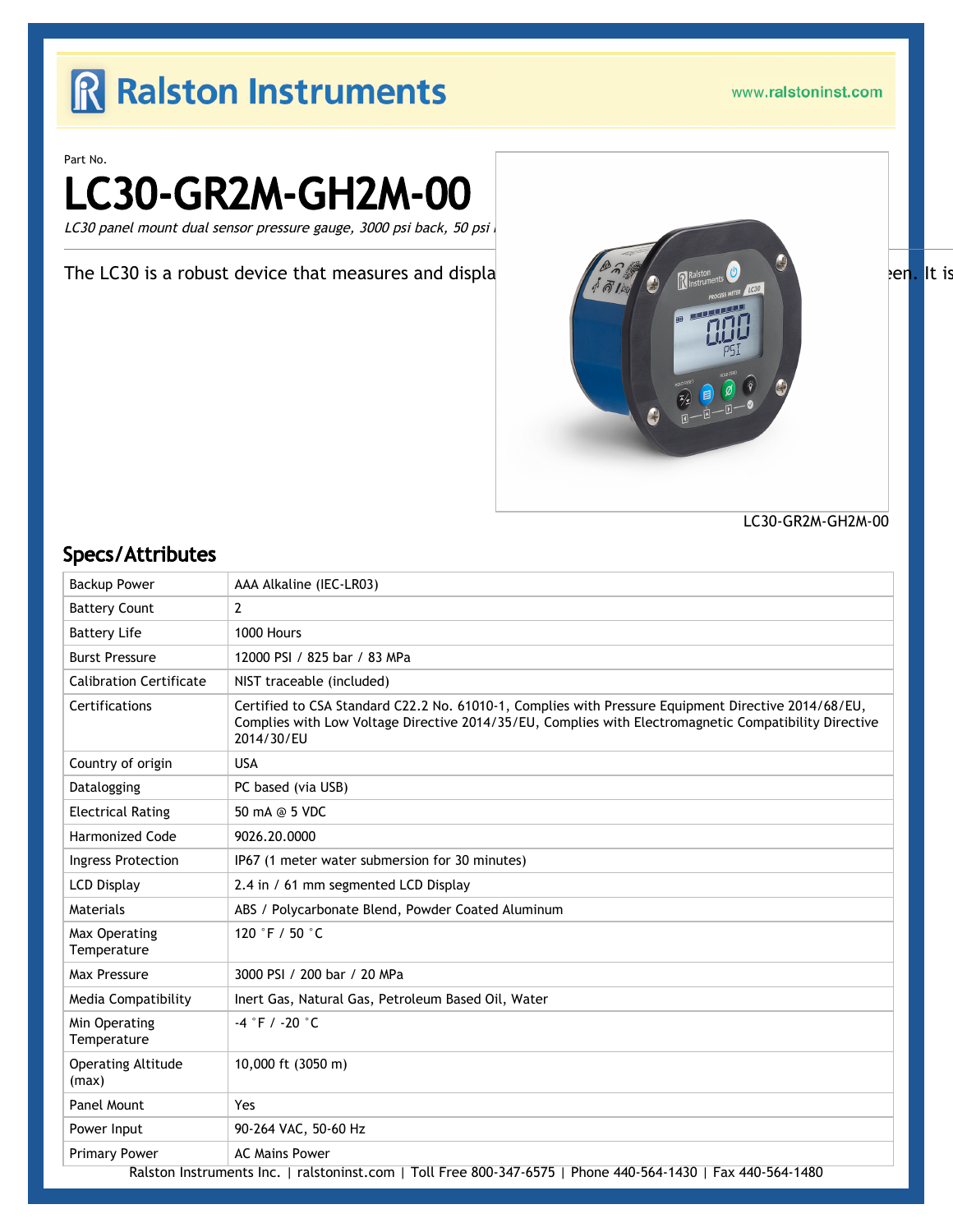# R Ralston Instruments

## Specs/Attributes

| <b>Process Connection</b><br>Location | Back mount                                                                                                  |
|---------------------------------------|-------------------------------------------------------------------------------------------------------------|
| <b>Protection Class</b>               | Pollution Degree 2 (UL / IEC 61010-1)                                                                       |
| Relative Humidity                     | 0% to 90% (-10 to 35 $^{\circ}$ C), 0% to 70% (35 to 50 $^{\circ}$ C)                                       |
| Temperature<br>Compensation           | None                                                                                                        |
| <b>USB Connection</b>                 | USB (Micro B)                                                                                               |
| W1 Radio Installed                    | No                                                                                                          |
| <b>Wetted Materials</b>               | 316 Stainless Steel                                                                                         |
| Connector End 1                       | 1/4" Male NPT (ASME B1.20.1)                                                                                |
| Weight                                | 12.6 oz / 355 grams                                                                                         |
| <b>Dimensions</b>                     | H: 1.75 in $(4.45 \text{ cm}) \times W$ : 3.4 in $(8.64 \text{ cm}) \times D$ : 4.1 in $(10.41 \text{ cm})$ |

### Sensor A (Back)

| Max Operating<br>Temperature              | 120 °F / 50 $^{\circ}$ C                                                                                                                                                                                                        |
|-------------------------------------------|---------------------------------------------------------------------------------------------------------------------------------------------------------------------------------------------------------------------------------|
| Min Operating<br>Temperature              | $-4$ $\degree$ F / $-20$ $\degree$ C                                                                                                                                                                                            |
| <b>Process Connection</b>                 | 1/4" Male NPT                                                                                                                                                                                                                   |
| Sensor Type                               | <b>Pressure Sensor</b>                                                                                                                                                                                                          |
| <b>Wrench Size</b>                        | $7/8$ In<br>$23 \text{ mm}$                                                                                                                                                                                                     |
| <b>Engineering Units</b>                  | atm, bar, inH2O @39°C, kPa, MPa, psi, inHg @39°F, kgf / cm^2, Torr, ftH2O @39°F, cmHg @ 0°C, oz /<br>$in^2$                                                                                                                     |
| Max Storage<br>Temperature                | 165 °F / 75 °C                                                                                                                                                                                                                  |
| Min Storage<br>Temperature                | $-40$ °F / $-40$ °C                                                                                                                                                                                                             |
| Measurement Type                          | <b>Gauge Pressure</b>                                                                                                                                                                                                           |
| Max Pressure                              | 3000 PSI / 200 bar / 20 MPa                                                                                                                                                                                                     |
| <b>Wetted Materials</b>                   | 316 Stainless Steel                                                                                                                                                                                                             |
| Country of origin                         | <b>USA</b>                                                                                                                                                                                                                      |
| <b>Burst Pressure</b>                     | 12000 PSI / 825 bar / 83 MPa                                                                                                                                                                                                    |
| Media Compatibility                       | Air, Alcohol, Antifreeze, Ethylene Glycol, Hydraulic Oil, Inert Gas, Mineral Oil, Natural Gas, Petroleum<br>Based Oil, Skydrol, Windshield washer fluid, Transmission fluid, Light motor oil, Ralston Calibration Oil,<br>Water |
| <b>Accuracy - Pressure</b><br>Measurement | $+/-$ 0.1% of Full Scale (ASME B40.100 Grade 4A/ISO Class 0.1)                                                                                                                                                                  |

### Sensor B (Back)

| Burst Pressure               | 200 PSI / 14 bar / 1.40 MPa       |
|------------------------------|-----------------------------------|
| Max Operating<br>Temperature | 120 $\degree$ F / 50 $\degree$ C  |
| Min Operating<br>Temperature | $-4 \degree$ F / -20 $^{\circ}$ C |
|                              | --- - - - ---- - - -              |

Ralston Instruments Inc. | [ralstoninst.com](https://www.ralstoninst.com) | Toll Free 800-347-6575 | Phone 440-564-1430 | Fax 440-564-1480